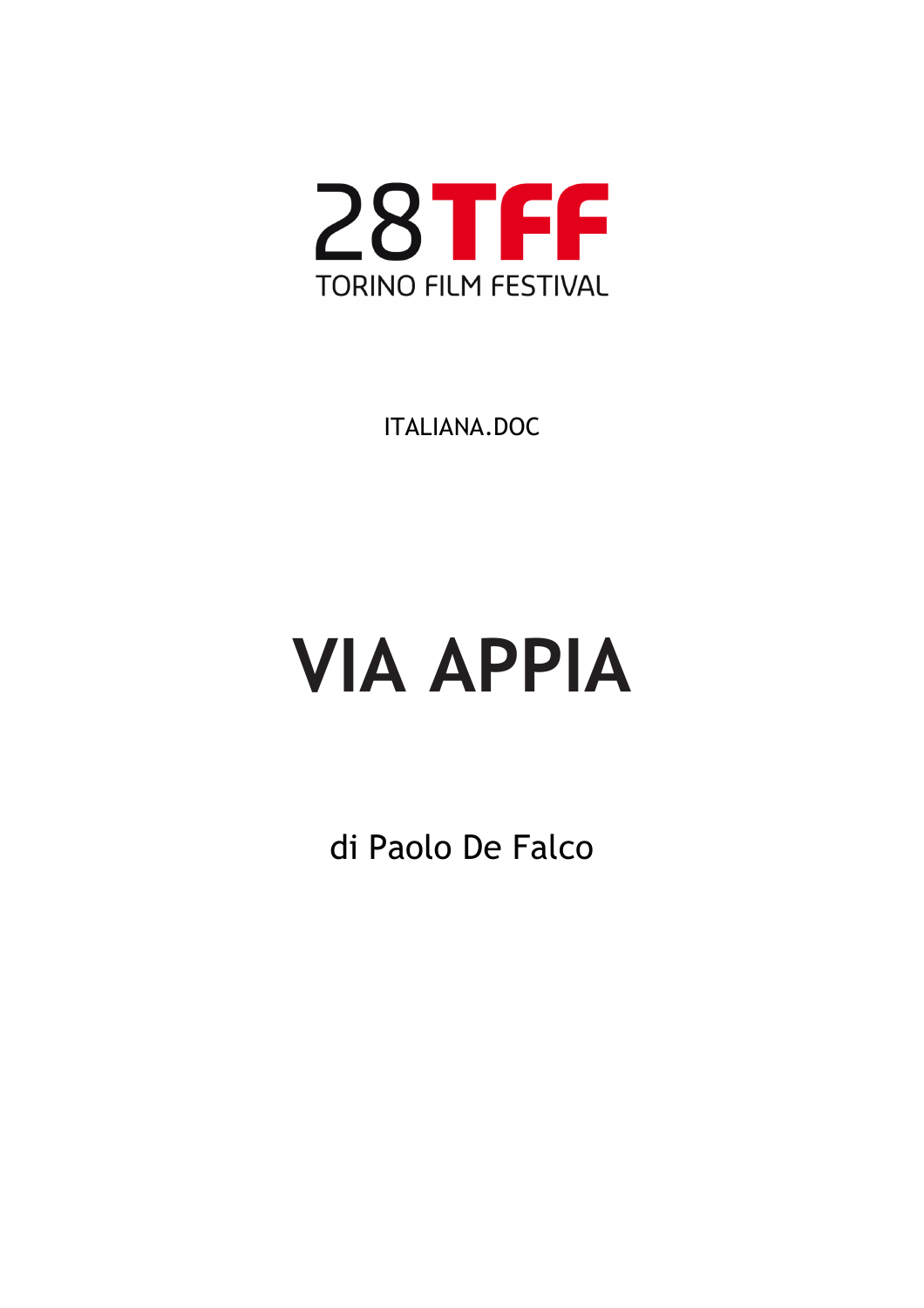### **FILM GRAD**

## *Via Appia*

#### **A FILM BY PAOLO DE FALCO**

Running time 1h 55'- Format HD 16:9 Year of production 2010

#### **GRAD ZERO**

VIA SAN DOMENICO SAVIO N° 50 73100 LECCE Tel. 0832-390528 - 338.1561572 e-mail gradzero@gmail.com Italy

#### **LOGLINE**

Three real characters travel in different ways on the Appia, the ancient route that led from Rome to Brindisi. They are driven by different reasons and desires but the way sucks them down and moves them progressively through her power, still offering them strong experiences.

#### **SYNOPSIS**

Antonio Pascale, Giacomo De Stefano and Bruno Ostuni, i.e. a famous intellectual writer, with a scientific education, who obsessively thinks to the country and to himself, he is a single-hander, who has been defined as the river man, in the grip of a religious crisis, a railwayman, who drives trains and lover of horses and landscapes.

Three real characters who travel along the south, following more or less precisely and voluntarily the old Appia road, while their pathways physically and ideally entwined and they experience the same progressive abandon to the pure nature.

The Appia, this mythical road that joins Rome and Brindisi, become the still possible setting for a road trip across Italy, across the south, an "unconscious" pathway that sucks down their worries and will to live offering them discoveries and deep feelings.

They travel in different ways and with different means: the first one begins his trip with the car to continue with the trains of the Appulo of the Basilicata and then ending by foot, lost in the countryside with a young archaeologist; the second one arrives by train in a small convent of the eastern Irpinia where he finds, in the wood below, the river Calore, so he begins a wonderful and very hard journey along the southern rivers, with a boat obstinately dragged to the sea through an exhausting fight with the lack of water. The third one drives trains and he has four sons. With them he shares the passion for horses and for this reason, together with them, he gets lost in the remotest and wildest southern landscapes as an old-time Indian.

In the middle there's Cairano, a small village of the eastern Irpinia, which is becoming depopulated and which hosts a show organized by intellectual from the south, as Franco Arminio, another writer who focuses on landscape and territory, and who is the guide of this show.

A sort of poetic and programmatic assembly to built a community (named temporary) able to creatively live in the south and that chooses Cairano itself, a village hanged in time and space, considering its position at the top of a mountain, to bring up there theoretical words, which are probably idle, and concrete revolutionary actions.

A movie that, on a documentary base, creates an intense and metaphorical narrative pathway, in an atmosphere in which images and sounds contribute both in rendering it oneiric; and that gives back, uring the journey, dreams that are probably emblematic, and whose power is left to a deep work of the viewer.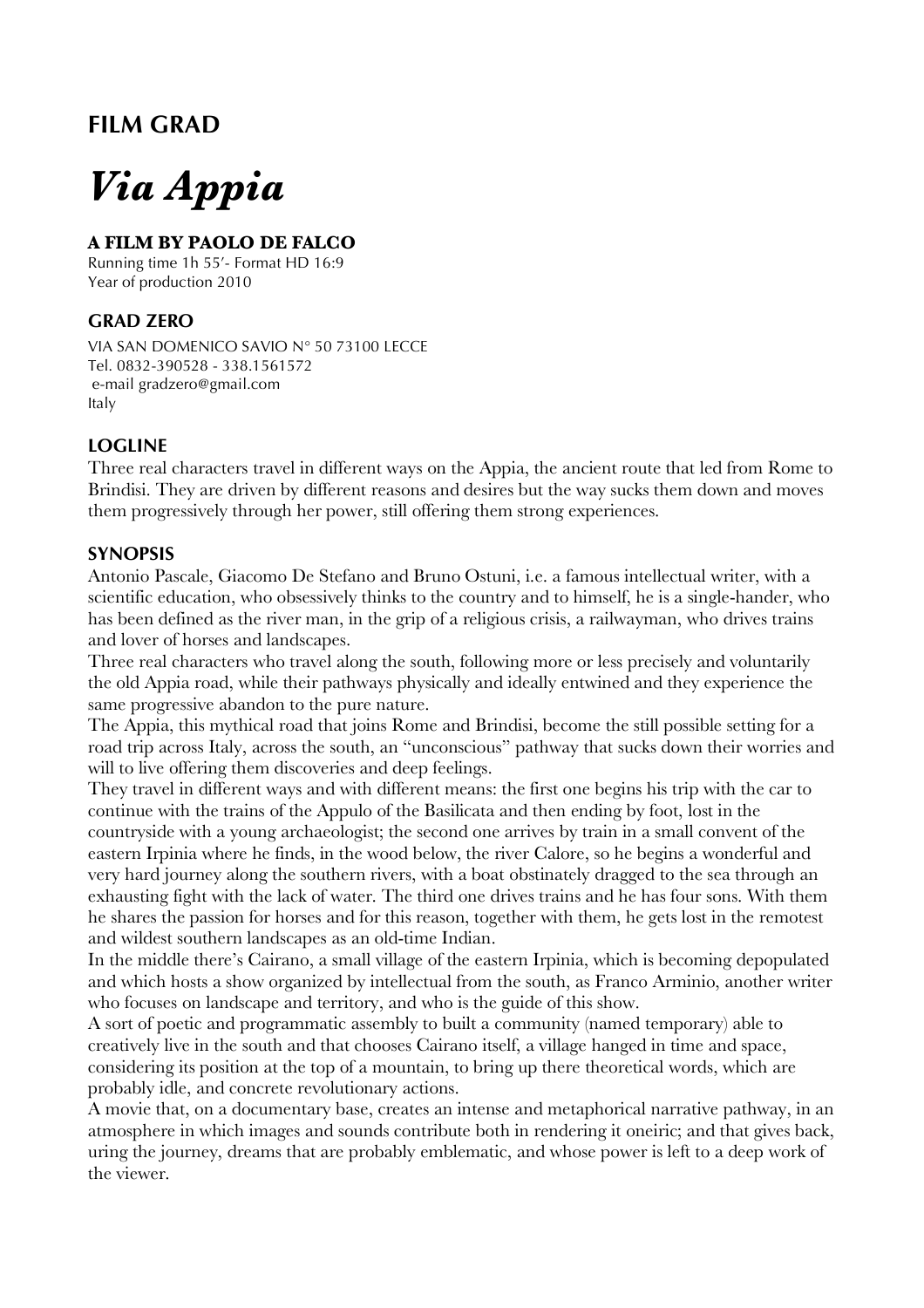#### **DIRECTOR'S NOTES**

We travelled following the travellers, who seemed to be moved by the road. As if they were sucked down. But they weren't easy journeys. A deep thirst moved them. Something estreme, destabilizing. Probably for this reason they were extraordinary. Personally, what interested me more was the metaphorical power of these journeys, their symbolic intensity. As the metaphor was, and is still now, an additional effort, a burden to better enjoy the freedom.

#### **SCHEDA TECNICA**

Original title **VIA APPIA** International title **APPIAN WAY / VIA APPIA** Year of production **2010** Country of production **Italia** Running time 115 min. Format Betadigitale **(16:9)** Original format **HD**  The movie dialogue are in Italian with English subtitles.

#### **CREDITS**

Original title **VIA APPIA** International title **APPIAN WAY / VIA APPIA** Director **Paolo De Falco** Production company **Film Grad**  With the support of **Comune di Roma, Provincia di Caserta, Teca del Mediterraneo, Apulia Film Commission and Regione Puglia**  Producer **Paolo De Falco** Script by **Paolo De Falco** Freely inspired by a treating of **Fabio Parente, Antonio Pascale and Paolo De Falco**  Voice off of Pascale **Antonio Pascale and Paolo De Falco** Cinematography **Paolo De Falco** Editing **Andrea Facchini and Paolo De Falco** Music **Gianni Lenoci, Giacomo Mongelli, Steve Potts** Starring (in order of appearance) Antonio Pascale, Giacomo De Stefano, Bruno Ostuni, Marcello Ostuni, Valerio Ostuni, Giuliano Ostuni, Davide Ostuni, Lisa Ginzburg, Francesca Fava, Franco Arminio, Ermelinda Bircaj











**REGIONE PUGLIA** ASSESSORATO ALLA SOLIDARIETÀ Settore politiche per le migrazioni



Comune di Roma Assessorato alle Politiche Culturali e della Comunicazione